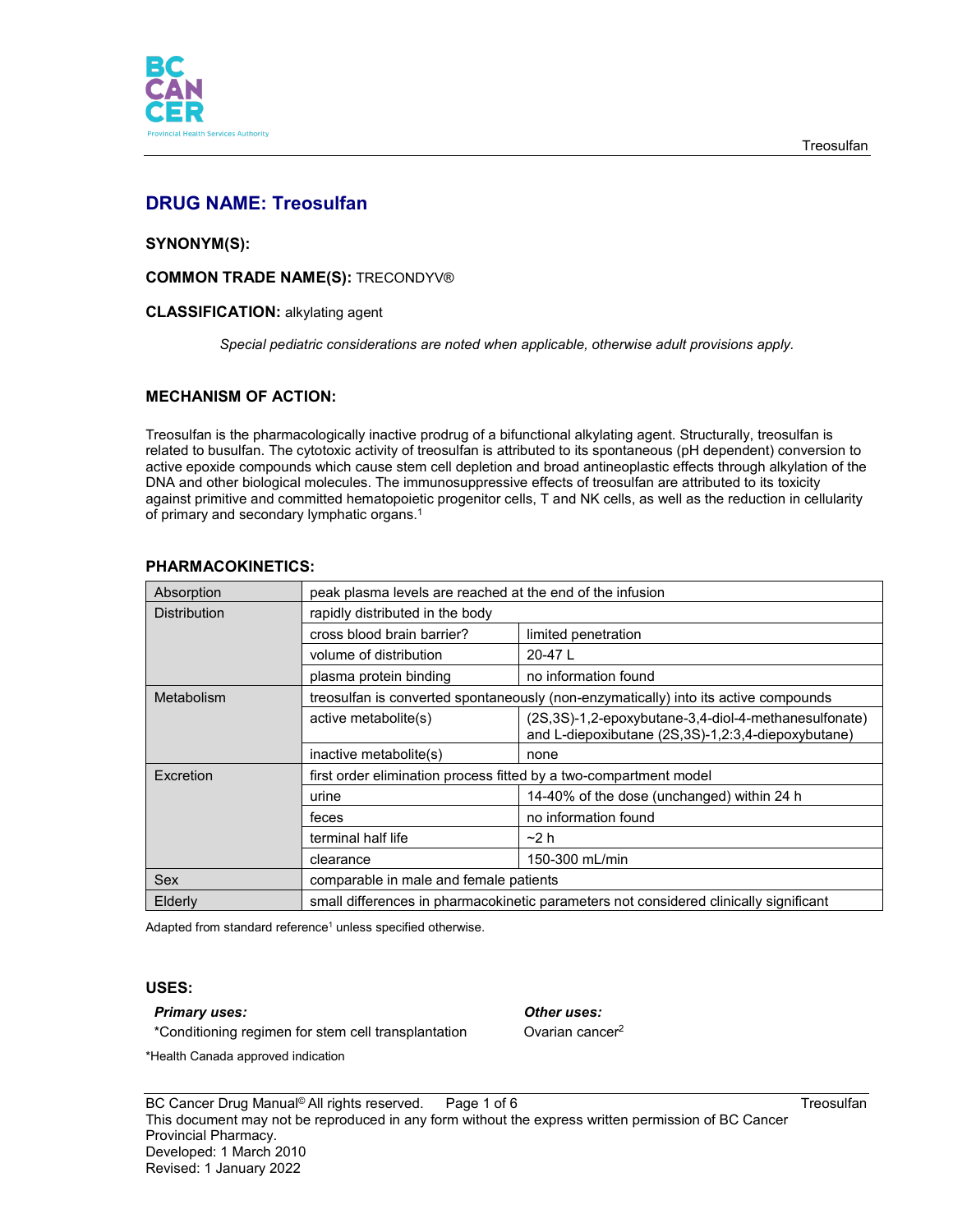

# **SPECIAL PRECAUTIONS:**

### *Contraindications:*

• history of hypersensitivity reaction to treosulfan or busulfan3

#### *Caution:*

- avoid *live vaccines* during treatment to prevent generalized infection following immunization1
- *mucositis* is common; good oral hygiene and prophylaxis with topical antimicrobials, barrier protectants, ice chips, etc. are recommended1

# **SIDE EFFECTS:**

The table includes adverse events that presented during drug treatment but may not necessarily have a causal relationship with the drug. Because clinical trials are conducted under very specific conditions, the adverse event rates observed may not reflect the rates observed in clinical practice. Adverse events are generally included if they were reported in more than 1% of patients in the product monograph or pivotal trials, and/or determined to be clinically important. 4-6

| <b>ORGAN SITE</b>                                                     | <b>SIDE EFFECT</b>                                                                                                                        |  |  |  |
|-----------------------------------------------------------------------|-------------------------------------------------------------------------------------------------------------------------------------------|--|--|--|
| Clinically important side effects are in <b>bold</b> , <i>italics</i> |                                                                                                                                           |  |  |  |
| blood and lymphatic<br>system/ febrile<br>neutropenia                 | febrile neutropenia (11%)                                                                                                                 |  |  |  |
|                                                                       | myelosuppression/pancytopenia (100%); see paragraph following Side Effects table                                                          |  |  |  |
| cardiac                                                               | arrhythmias (atrial fibrillation, sinus arrhythmia) (18%)                                                                                 |  |  |  |
|                                                                       | cardiac failure (1%)                                                                                                                      |  |  |  |
| ear and labyrinth                                                     | vertigo (4%)                                                                                                                              |  |  |  |
| gastrointestinal                                                      | emetogenic potential: moderate <sup>7</sup> ; highly emetogenic if high dose for stem cell/bone<br>marrow transplantation <sup>8-10</sup> |  |  |  |
|                                                                       | abdominal pain (11-17%, severe 2%)                                                                                                        |  |  |  |
|                                                                       | constipation (12%, severe <1%)                                                                                                            |  |  |  |
|                                                                       | diarrhea (15-35%, severe 2%)                                                                                                              |  |  |  |
|                                                                       | nausea (28-39%, severe 3%)                                                                                                                |  |  |  |
|                                                                       | stomatitis (36-67%, severe 6%)                                                                                                            |  |  |  |
|                                                                       | vomiting $(22-42\% ,$ severe 1%)                                                                                                          |  |  |  |
| general disorders and                                                 | extravasation hazard: irritant <sup>11</sup>                                                                                              |  |  |  |
| administration site<br>conditions                                     | administrative site conditions (56%); no specific antidote for extravasation                                                              |  |  |  |
|                                                                       | chills $(7\%$ , severe $\leq 1\%$ )                                                                                                       |  |  |  |
|                                                                       | edema, limb (23%, severe <1%)                                                                                                             |  |  |  |
|                                                                       | edema, localized (6%, severe <1%)                                                                                                         |  |  |  |
|                                                                       | fatigue (12-15%, severe 1%)                                                                                                               |  |  |  |
|                                                                       | fever (34%, severe 1%)                                                                                                                    |  |  |  |
|                                                                       | pyrexia (13%)                                                                                                                             |  |  |  |
| hepatobiliary                                                         | hepatotoxicity (26%)                                                                                                                      |  |  |  |

BC Cancer Drug Manual<sup>©</sup> All rights reserved. Page 2 of 6 Treosulfan

This document may not be reproduced in any form without the express written permission of BC Cancer Provincial Pharmacy. Developed: 1 March 2010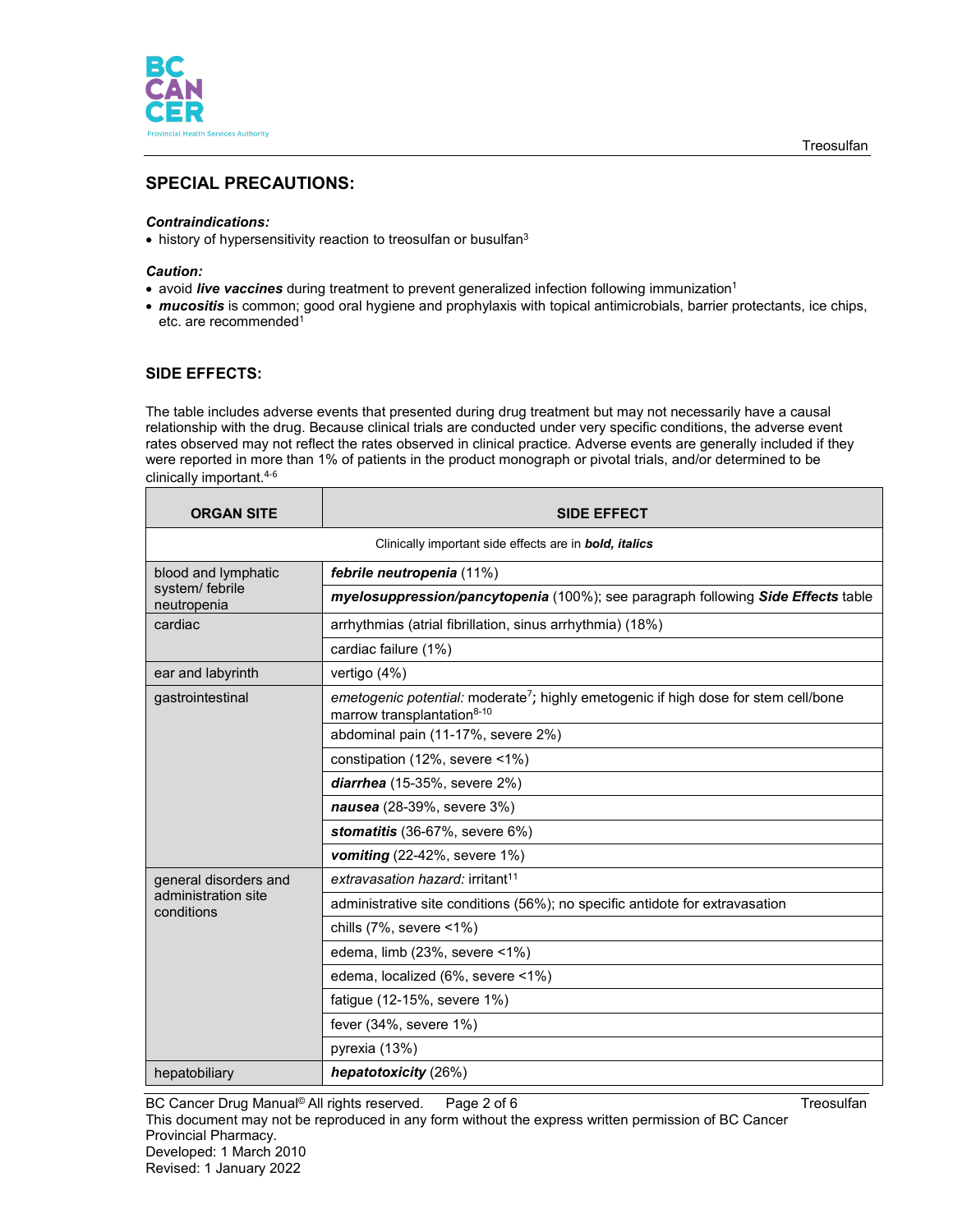

**Treosulfan** 

| <b>ORGAN SITE</b>                                             | <b>SIDE EFFECT</b>                        |  |  |  |
|---------------------------------------------------------------|-------------------------------------------|--|--|--|
| Clinically important side effects are in <b>bold, italics</b> |                                           |  |  |  |
| immune system                                                 | allergic reaction (6%, severe <1%)        |  |  |  |
| infections and<br>infestations                                | infection (12-27%, severe 15%)            |  |  |  |
| investigations                                                | ALT increase (9-11%, severe 5%)           |  |  |  |
|                                                               | AST increase (9%, severe 4%)              |  |  |  |
|                                                               | gamma-glutamyltransferase (7%, severe 4%) |  |  |  |
|                                                               | hyperbilirubinemia (9-18%, severe 3%)     |  |  |  |
|                                                               | weight gain (7%)                          |  |  |  |
| metabolism and nutrition                                      | anorexia (9%, severe 2%)                  |  |  |  |
|                                                               | hypomagnesemia (5%)                       |  |  |  |
| musculoskeletal and                                           | arthralgia (10%, severe 1%)               |  |  |  |
| connective tissue                                             | back pain (15%, severe 3%)                |  |  |  |
|                                                               | bone pain (14%, severe 1%)                |  |  |  |
|                                                               | extremity pain (9%, severe 1%)            |  |  |  |
| neoplasms                                                     | secondary malignancy                      |  |  |  |
| nervous system                                                | headache (16%, severe 1%)                 |  |  |  |
|                                                               | dizziness (6%)                            |  |  |  |
| reproductive system and<br>breast disorders                   | scrotal erythema                          |  |  |  |
| respiratory, thoracic and<br>mediastinal                      | dyspnea (5%, severe 1%)                   |  |  |  |
|                                                               | epistaxis (7%)                            |  |  |  |
| skin and subcutaneous                                         | alopecia (10%)                            |  |  |  |
| tissue                                                        | pruritus (6-10%, severe <1%)              |  |  |  |
|                                                               | purpura (5%)                              |  |  |  |
|                                                               | rash, maculopapular (12%, severe 1%)      |  |  |  |
| vascular                                                      | hypertension (14%, severe 8%)             |  |  |  |
|                                                               | hypotension (7%, severe 2%)               |  |  |  |

Adapted from standard reference<sup>1</sup> unless specified otherwise.

Profound *myelosuppression* with pancytopenia is the desired therapeutic effect of high-dose treosulfan-based conditioning treatments, and occurs in all patients.<sup>1</sup> When given in lower doses without stem cell support, myelosuppression, manifested by a reduction in leukocytes, platelets and hemoglobin, is dose limiting and usually reversible. Leukocytes and platelets usually return to baseline after 21-28 days.<sup>3,12</sup> Mean duration of neutropenia is 14-18 days in adults and 21-24 days in pediatric patients.1 If treosulfan is used for indications other than allogeneic stem cell transplantation, treatment should be delayed until blood counts recover, with subsequent treatments restarted at a lower dose. Lower initial doses are suggested for patients with medical risk factors such as previous or current myelosuppressive treatments, radiation, or pre-existing bone marrow suppression.3 Inhibition of bone marrow function is cumulative; therefore, blood counts should be monitored at shorter intervals after the second cycle, especially if used concurrently with radiotherapy or other myelosuppressive treatments. $^{\rm 12}$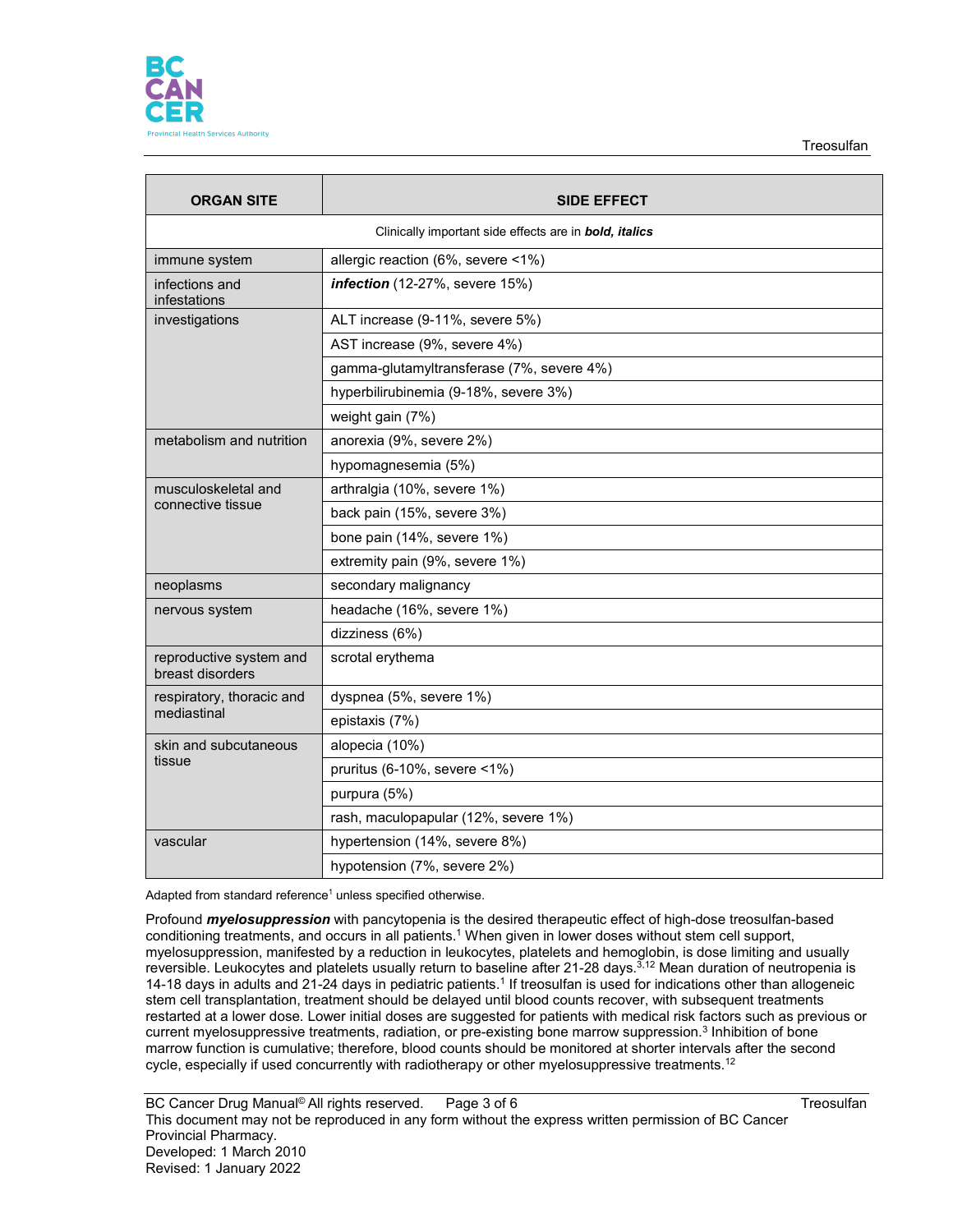

# **INTERACTIONS:**

Treosulfan is an inhibitor of CYP 3A4, CYP 2C19, and P-gp. However, based on pharmacokinetic modeling of treosulfan, the potential for interaction is low. For substrates of CYP 3A4 or CYP 2C19 with a narrow therapeutic index, if coadministration cannot be avoided, consider administering the substrate either 2 hours before or 8 hours after the treosulfan conditioning regimen.<sup>13</sup>

# **SUPPLY AND STORAGE:**

*Injection*: Medexus Inc. supplies treosulfan injection as 1 g and 5 g single use (preservative free) vials of lyophilized powder. Store at room temperature.1

*For basic information on the current brand used at BC Cancer, see [Chemotherapy Preparation and Stability](http://www.bccancer.bc.ca/health-professionals/clinical-resources/cancer-drug-manual)  [Chart](http://www.bccancer.bc.ca/health-professionals/clinical-resources/cancer-drug-manual) in Appendix.*

# **SOLUTION PREPARATION AND COMPATIBILITY:**

*For basic information on the current brand used at BC Cancer, see [Chemotherapy Preparation and Stability](http://www.bccancer.bc.ca/health-professionals/clinical-resources/cancer-drug-manual)  [Chart](http://www.bccancer.bc.ca/health-professionals/clinical-resources/cancer-drug-manual) in Appendix.*

#### *Additional information:*

• do NOT refrigerate reconstituted or diluted treosulfan as solution may precipitate; discard if precipitates are present<sup>1</sup>

*Compatibility:* consult detailed reference

## **PARENTERAL ADMINISTRATION:**

|                           | BCCA administration guideline noted in bold, italics                                       |
|---------------------------|--------------------------------------------------------------------------------------------|
| Subcutaneous              | no information found                                                                       |
| Intramuscular             | no information found                                                                       |
| <b>Direct intravenous</b> | no information found                                                                       |
| Intermittent infusion     | over 2 hours <sup>1</sup> ;                                                                |
|                           | has been given over 15-30 min when used in cyclical<br>chemotherapy regimens <sup>14</sup> |
| Continuous infusion       | no information found                                                                       |
| Intraperitoneal           | no information found                                                                       |
| Intrapleural              | no information found                                                                       |
| Intrathecal               | no information found                                                                       |
| Intra-arterial            | no information found                                                                       |
| Intravesical              | no information found                                                                       |

# **DOSAGE GUIDELINES:**

Refer to protocol by which patient is being treated. Numerous dosing schedules exist and depend on disease, response and concomitant therapy. Guidelines for dosing also include consideration of absolute neutrophil count (ANC). Dosage may be reduced, delayed or discontinued in patients with bone marrow depression due to cytotoxic/radiation therapy or with other toxicities.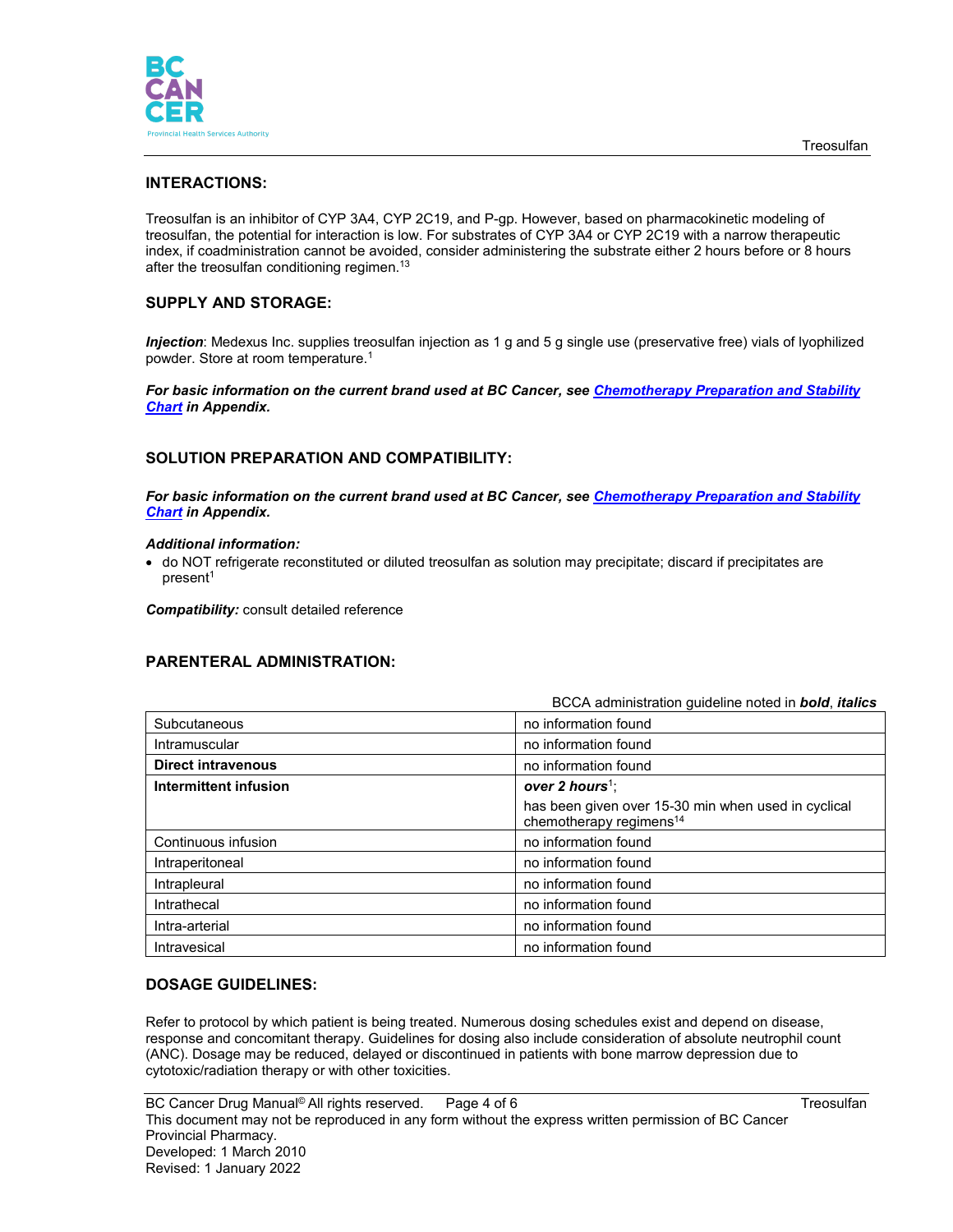

**Treosulfan** 

| <u> Adults:</u>                          |                                                                                                |                                                                                                                                                                                                                    |  |
|------------------------------------------|------------------------------------------------------------------------------------------------|--------------------------------------------------------------------------------------------------------------------------------------------------------------------------------------------------------------------|--|
|                                          |                                                                                                | BCCA usual dose noted in <b>bold, italics</b>                                                                                                                                                                      |  |
|                                          | Cycle Length:                                                                                  |                                                                                                                                                                                                                    |  |
| Intravenous:                             | $n/a^{1,15-17}$                                                                                | 12 g/m <sup>2</sup> (range 10-14 g/m <sup>2</sup> ) IV for one dose on three<br>consecutive days (e.g., days -6, -5, -4) before stem cell<br>transplantation                                                       |  |
|                                          |                                                                                                | (total dose 36 $g/m^2$ [range 30-42 mg/m <sup>2</sup> ])                                                                                                                                                           |  |
|                                          | 3-4 weeks <sup>2,3,14</sup> :                                                                  | 8 g/m <sup>2</sup> (range 3-9 g/m <sup>2</sup> ) IV for one dose on day 1<br>(total dose per cycle $8 \text{ g/m}^2$ [range 3-9 g/m <sup>2</sup> ])                                                                |  |
| Concurrent radiation:                    |                                                                                                | no information found                                                                                                                                                                                               |  |
| Dosage in renal failure <sup>1</sup> :   |                                                                                                | mild to moderate renal impairment: no adjustment required; although excreted in<br>urine, no influence of renal function on overall clearance was observed <sup>1</sup><br>severe impairment: no information found |  |
| Dosage in hepatic failure <sup>1</sup> : | mild to moderate impairment: no adjustment required<br>severe impairment: no information found |                                                                                                                                                                                                                    |  |
| Dosage in dialysis:                      | no information found                                                                           |                                                                                                                                                                                                                    |  |
| Children:                                |                                                                                                |                                                                                                                                                                                                                    |  |
|                                          | Cycle Length:                                                                                  |                                                                                                                                                                                                                    |  |
| Intravenous:                             | $n/a1$ :                                                                                       | 10 $g/m^2$ (range 10-14 $g/m^2$ ) IV for one dose on three<br>consecutive days (e.g., days -4, -3, -2) before stem cell<br>transplantation                                                                         |  |
|                                          |                                                                                                | (total dose 30 $g/m^2$ [range 30-42 mg/m <sup>2</sup> ])                                                                                                                                                           |  |

## **REFERENCES:**

1. Medexus Inc. TRECONDYV® product monograph. Bolton, Ontario; June 25, 2021

2. Chekerov R, Kaltenecker G, Reichert D, et al. Treosulfan in the treatment of advanced ovarian cancer - results of a German multicenter non-interventional study. Anticancer Research 2015;35(12):6869-6876

3. DRUGDEX® Evaluations (database on the Internet). Treosulfan. Thomson MICROMEDEX®, 2009. Available at: [www.micromedex.com.](http://www.micromedex.com/) Accessed 20 January, 2010

- 4. Tom Nevill MD. BC Cancer Agency Leukemia/BMT Tumour Group. Personal Communication. December 5,2021
- 5. Katherine Lacaria. Pharmacist. Leukemia/Bone Marrow Transplant Program of British Columbia. Personal Communication. November 29,2021

10. Trigg ME, Inverso DM. Nausea and vomiting with high-dose chemotherapy and stem cell rescue therapy: a review of antiemetic regimens. Bone Marrow Transplantation 2008;42:501-506

11. BC Cancer Provincial Systemic Therapy Program. Provincial Systemic Therapy Program Policy III-20: Prevention and Management of Extravasation of Chemotherapy. Vancouver, British Columbia: BC Cancer; 1 March 2021

BC Cancer Drug Manual<sup>©</sup> All rights reserved. Page 5 of 6 Treosulfan Treosulfan

<sup>6.</sup> Jennifer Kendrick. Clinical Pharmacy Specialist, Children's and Women's Health Centre of British Columbia. Personal Communication. November 15,2021

<sup>7.</sup> BC Cancer. (SCNAUSEA) Guidelines for Prevention and Treatment of Chemotherapy-Induced Nausea and Vomiting in Adults. Vancouver, British Columbia: BC Cancer; 1 July 2020

<sup>8.</sup> Hesketh PJ, Kris MG, Basch E, et al. Antiemetics: ASCO Guideline Update. J Clin Oncol 2020;38(24):2782-2797 9. Roila F, Molassiotis A, Herrstedt J, et al. 2016 MASCC and ESMO guideline update for the prevention of chemotherapy- and radiotherapy-induced nausea and vomiting and of nausea and vomiting in advanced cancer patients. Annals of Oncology 2016;27(supplement 5):v119-v133

This document may not be reproduced in any form without the express written permission of BC Cancer Provincial Pharmacy. Developed: 1 March 2010 Revised: 1 January 2022